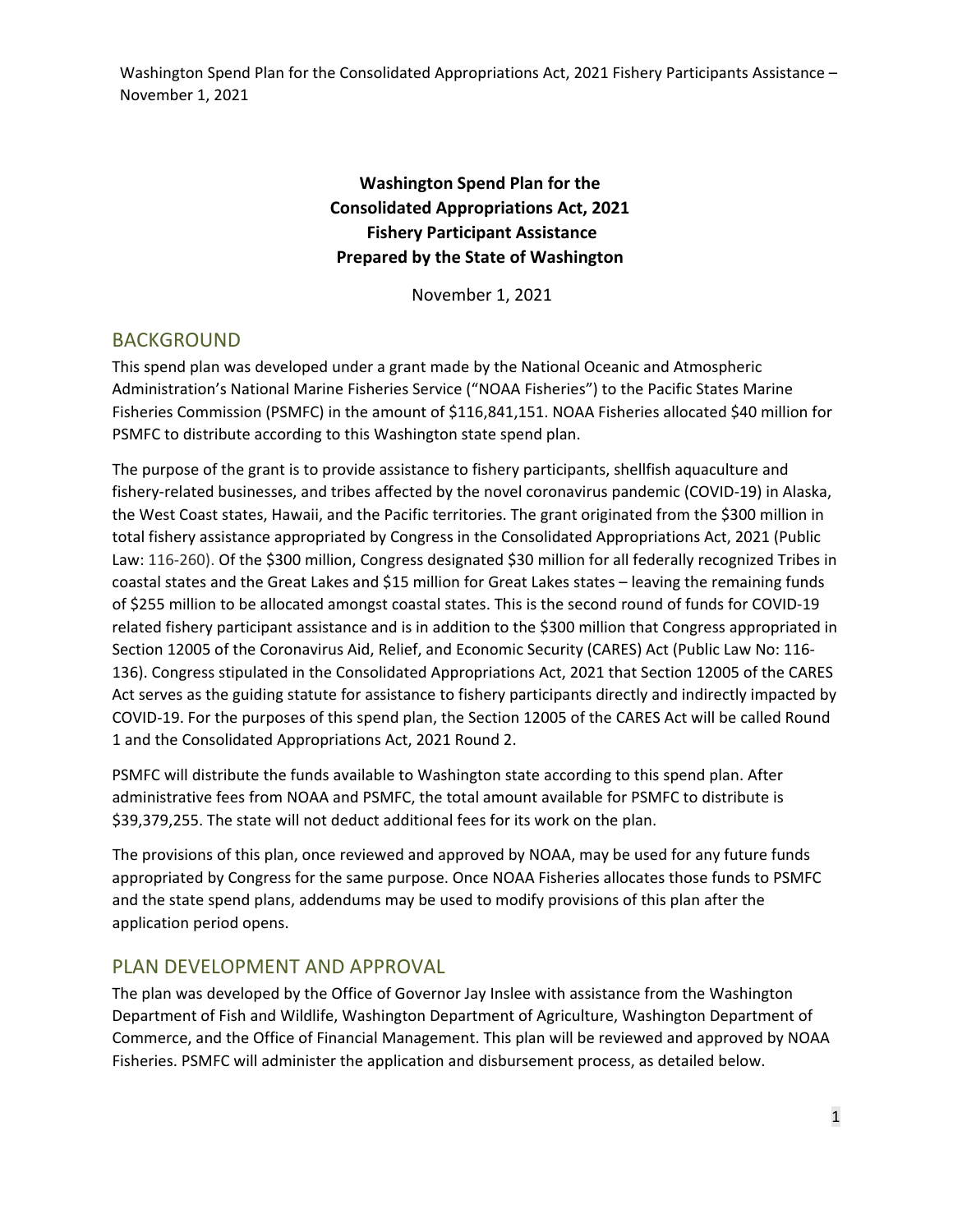# OVERARCHING APPROACH FOR WASHINGTON'S SPEND PLAN

Direct payments will be made to qualifying businesses based on COVID‐19‐related losses that were incurred between August 1 and December 31, 2020 in full or over a period of at least 28 consecutive days within it, as further detailed below. All applications submitted electronically or post-marked by the deadline will be evaluated. The order of receipt will not affect eligibility or disbursement amount. Applications post‐marked after the due date will not be considered. Direct payment disbursement amounts received by qualifying businesses and individuals will depend on the sum of approved claims and available funds and other factors, as described below.

Eligibility will be based on self‐certification and a signed affidavit from the applicant, to be provided with the application materials. Applicants must show a greater than 35% loss of gross revenues for their fishery-related business in the time period specified in 2020 compared to average revenue for the same time period for the five prior years, 2015‐2019. Further detail is provided below including exceptions to the prior 5‐year period (e.g. for business less than 5 years old).

Applicants. will submit their applications and affidavits to PSMFC and will be subject to audit by the U.S. Department of Commerce Office of Inspector General. Applicants will be required to have documentation supporting their revenue losses and other eligibility criteria, as well as proof of funds received, but will not submit this supporting documentation to PSMFC. Instead, such documentation will be retained for no less than 3 years after the close of the grant award between NOAA and the Pacific States Commission, or 3 years after the resolution of any ongoing audits, whichever is longer. All documents must be made available for inspection upon request by the Federal Government or the Pacific States Marine Fisheries Commission.

# APPLICATION PERIOD AND APPEALS

PSMFC will begin the application period as soon as possible after receiving NOAA Fisheries' approval of this spend plan. Applicants will have 60 days to apply from the date when application materials become available on the PSMFC website (https://www.psmfc.org/cares-act-the-coronavirus-aid-relief-andeconomic‐security‐act).

The application period is anticipated to begin in mid‐November 2021. PSMFC will notify applicants by postcard of the plan's approval and application availability using the addresses listed on the relevant license or permit with the state's assistance. The state has coordinated with the Alaska Department of Fish and Game and PSMFC to ensure that all eligible licenses and permits and addresses will be included.

PSMFC will also publish instructions for submitting materials, including the deadline for submission of application materials and the timeframe for the distribution of funds. All applications must be signed and mailed to PSMFC and must be post-marked by the deadline.

PSMFC will receive and review applications and approve claim eligibility, determine direct payment amounts, and disburse payments. PSMFC, in coordination with the agencies developing this spend plan, will follow up with applicants as necessary to clarify information and will notify applicants that do not meet eligibility requirements or provide necessary certification or sufficient documentation. Applicants will have one week from the time of notification to correct deficiencies for PSMFC review and final determination, after which all decisions will be final.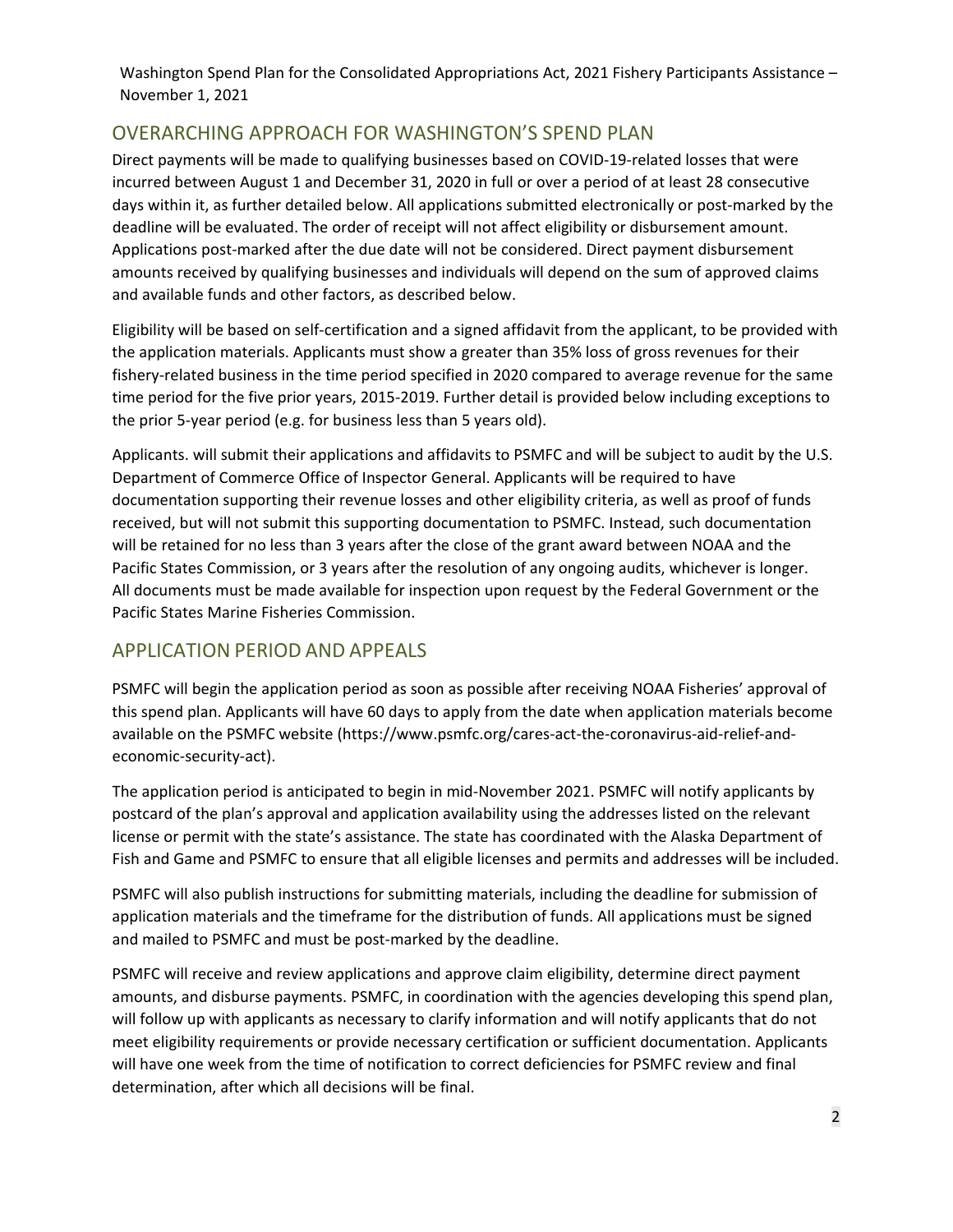#### **Estimated Timeline**

| Applications become available  | November 15, 2021                                       |
|--------------------------------|---------------------------------------------------------|
| <b>Application Deadline</b>    | January 14, 2022 (60 days from website<br>availability) |
| Application Review and Appeals | February 28, 2022 (45 days)                             |
| Disbursement payments sent     | March 14, 2022                                          |
| <b>Final Report</b>            | April 28, 2022                                          |

## SCALING METHOD AND EQUITABLE ADJUSTMENT

Washington is home to one of the nation's largest commercial fishing, shellfish aquaculture, and seafood economies. The businesses eligible to apply under this plan range from relatively small sole proprietorships to corporations with annual revenues in the hundreds of millions of dollars range, if not larger. All fishery and seafood related businesses are being affected by the pandemic through a mix of increased operating costs and decreased revenues. And all would likely have earned more profit under typical economic conditions. At the same time, the state understands that many sectors will not meet the greater than 35% loss in gross revenues threshold.

All in all, the total amount and mix of claims that will be submitted under this Round 2spend plan is unknown and cannot be reliably forecasted. With that uncertainty, the state decided to make no subdivision among the sectors. Claims will be placed into the same pool. Claims made under Round 1 were six times the available funding. The state expects that the total amount of eligible claims will exceed the total funding available to the Washington spend plan again for this round. This section describes how payments will be adjusted if they do. This spend plan includes a step not included in Round 1 and aimed at ensuring that payments received in Round 2 are not disproportionately larger than those received by Round 1 recipients.

### **Marginal Rate Adjustment**

With several large revenue companies in the state, it is also possible that the losses experienced by some could take up a major portion of the available assistance. In Round 1, the top 20 recipients received 60% of the total funding. The state continues to wish to reduce the effect of proportional scaling on smaller businesses while also recognizing the importance of larger businesses to the seafood economy. Therefore, if claims do exceed the total available funding, as in Round 1 claims will be reduced using the following marginal rates:

- The first \$200,000 of the claim will not be reduced.
- Bracket 1: dollars  $>$  \$200,000 and  $\leq$  \$1,000,000 will be reduced by 10%.
- Bracket 2: dollars  $>$  \$1,000,00 and  $\leq$  \$10,000,000 will be reduced by 20%.
- **•** Bracket 3: dollars  $>$  \$10,000,000 will be reduced by 30%.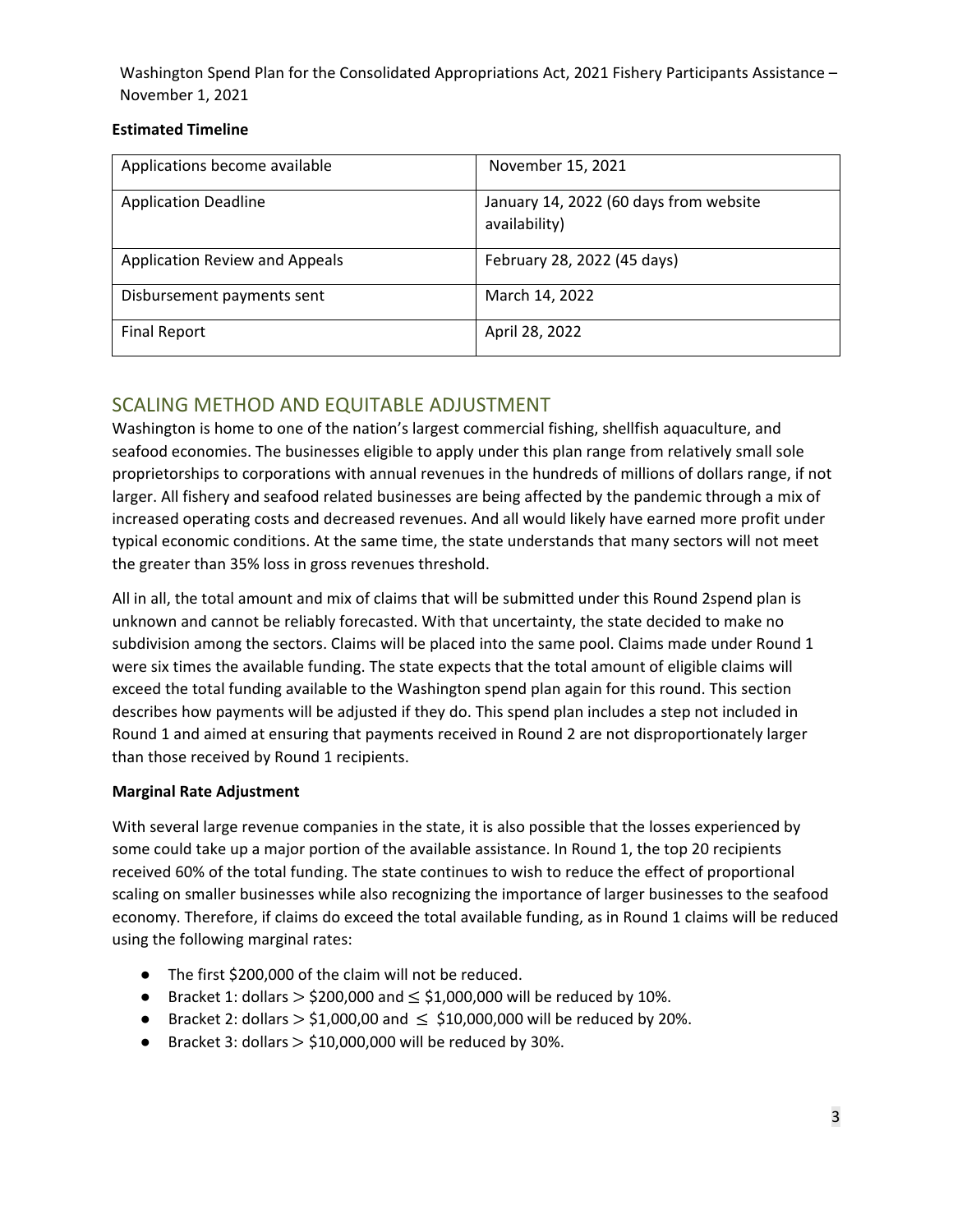Marginal means that, like the federal income tax, the specified rates only apply to dollars above the bracket's threshold. The total reduction on a claim will be less than the marginal rate. For example, a claim of \$350,000 would be reduced by a total of 3.3% percent because only \$150,000 of the claim would be subject to the 10% reduction.<sup>1</sup> Likewise, a claim of \$3 million would be reduced by a total of 16.0% and a claim of \$12 million by 20.7%. The formula for calculating the reduction and a table showing the amount reduced for scaled claims of varying amounts will be included in the instructions. Applicants will not be responsible for making the calculation. The information will be provided so that applicants have information on how their claim may be adjusted. PSMFC will make the calculation when claims are processed.

If the marginal rate reductions are more than is needed to bring the claims in line with the total funding amount, then the surplus funds will be distributed back to claims greater than \$200,000 proportionally.

### **Proportional Scaling**

If the total amount of eligible claims is still over the total funding amount after the marginal rate reduction, then all disbursements will be reduced proportionally to the shortfall. This reduction is additional to and made after the marginal rate reductions. For instance, if total eligible claims are twice the size of the funding available after the marginal rate reductions have been made, then claims would be reduced to 50% of the submitted amount (i.e., 1/2). If total claims come in four times the size of the available funding, then claims would be reduced to 25% (i.e., 1/4) of the submitted amount. This is referred to below as proportional scaling or reduction. The resulting claims are referred to below as "scaled claims."

The instructions will include information for applicants that will show how their claimed loss would be reduced under various proportional scaling levels. As the examples above show, the formula for the scaled claim is based on dividing the total funding amount (i.e. \$39,379,255) by the total claimed amount. Without knowing the total amount claimed, the proportional reduction cannot be determined ahead of time. Again, proportional scaling will only occur should the total amount of eligible claims exceed the total funding available after the marginal rate reduction.

#### **Contingent Adjustment for Equitable Treatment of Claims between Rounds 1 and 2**

The two rounds of funding available under the Washington spend plans serve the same purpose. Therefore the aim is to treat eligible losses between the two rounds as similarly as possible. Although the amount of eligible revenue losses for the Round 2 claim period is unknown, it is possible that the ratio of total eligible claims to available funding will be substantially lower than in Round 1. In such a case, eligible claimants would receive payment at a higher rate than in Round 1 and for no reason other than that the funding and Washington spend plans divided 2020 into two periods.

The eligible claim amount for each applicant is the applicant's qualifying losses after being reduced by the marginal rate reduction. The sum of all applicant's eligible claims in Round 1 was roughly 5.1 times more than the total funding available (i.e. 5.1‐to‐1). If the corresponding ratio for Round 2 is lower than

 $^1$  To walk through the example, \$350,000 - \$200,000 = \$150,000 is the amount subject to the 10% reduction. And 10% \* \$150,000 = \$15,000 is the amount reduced. The resulting payment would be \$335,000.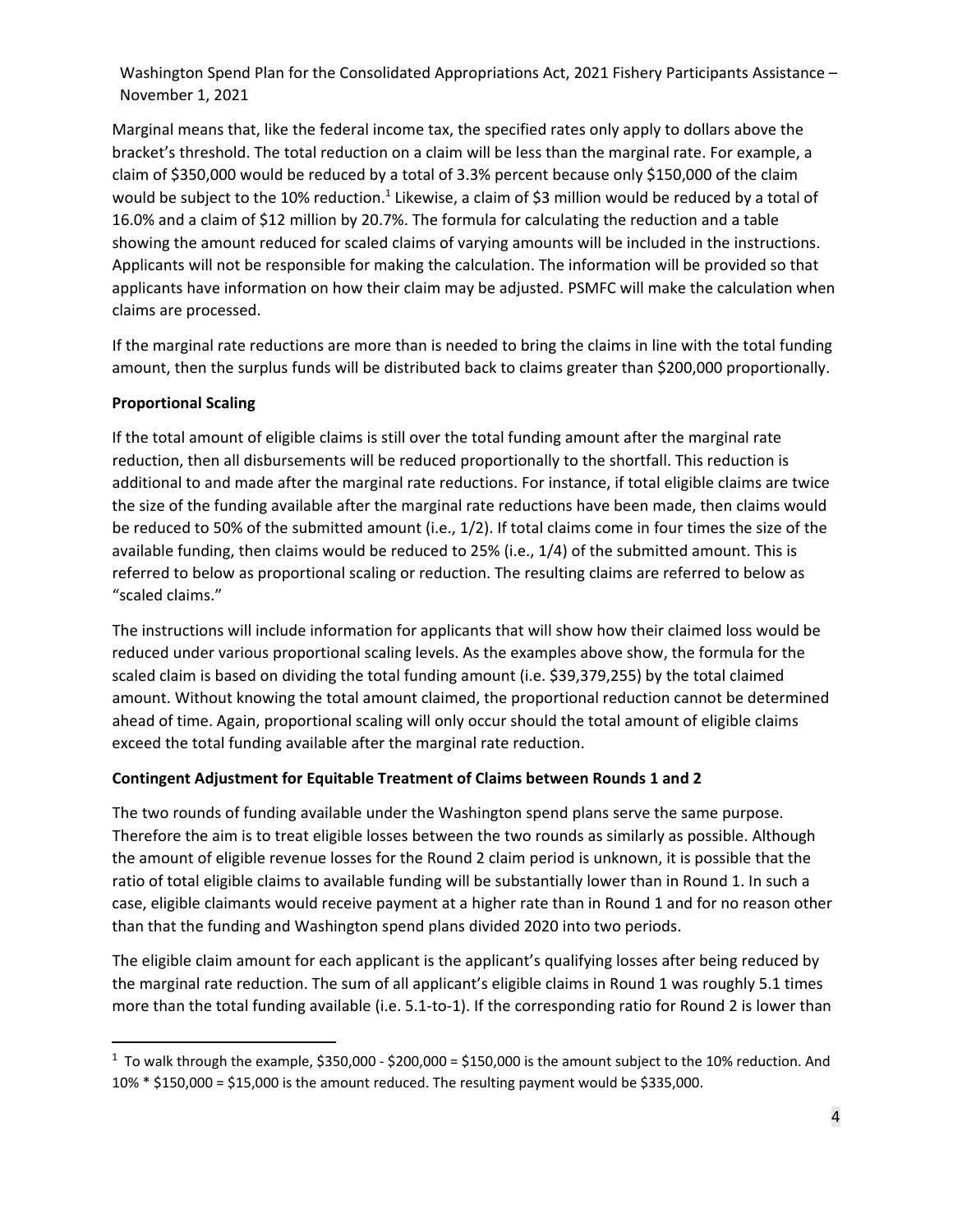5.1 to 1 but higher than 5‐to‐1, PSMFC will make no adjustment to Round 1 payments. If, however, the equivalent Round 2 ratio is 5-to-1 or lower, PSMFC will follow these steps to align payments between the two rounds:

- Sum the eligible claims across both rounds and divide by \$77,942,595 (i.e. the total funds available across both rounds). The result is the "two-round ratio" of eligible claims to available funds.
- Pay eligible Round 2 applicants by adjusting their eligible claim amounts by the two-round ratio.
- Provide additional payments to Round 1 recipients so that the total of the first and second payments matches the two-round ratio (i.e. the ratio of the eligible claim to the sum of the two payments equals the two-round ratio).

To illustrate using a scenario where Round 2 total eligible claims show a 4‐to‐1 ratio to the Round 2 funding, the two-round ratio would be roughly 4.55-to-1. With the equitable alignment, Round 2 recipients would receive 21.97% of their eligible claim amounts instead of 25%. And Round 1 recipients would receive a second payment that brought the total amount received from 19.55% to 21.97% of their Round 1 eligible claim amount. This would increase the median payment to the Round 1 recipients by \$1,864 and the average payment by \$7,022.

Only applicants that applied and received payment from the Washington spend plan in Round 1 will be eligible to receive the additional payment from the equitable alignment. The only exception is for the Commercial Fishing sector applicants that applied but were ineligible for Round 1 because of the Alaska residency/address issue. If these applicants reapply and receive payment for their Jan‐July 2020 losses in Round 2, they would receive the Round 1 increase as well.

The additional payments could be relatively small for many recipients. However, even if the Round 2 ratio turns out to the minimum 5‐to‐1, then close to \$450,000 in total would be shifted from Round 2 to Round 1. PSMFC may combine payments into a single check for applicants receiving both a Round 2 payment and an extra Round 1 payment.

With the timing and structure of the grants, it would be impractical to address the reverse situation where Round 1's ratio of claims to available funds is lower than Round 2's. Payments will not be retrieved from Round 1 recipients if Round 2's ratio is higher.

Any extra payment received by Round 1 applicants remains subject to the no-more-than-whole requirement. This requirement and a means for applicants to avoid receiving overpayment are described below.

### QUALIFYING CRITERIA AND LIMITATIONS

Qualifying criteria are derived from Sec. 12005 of the CARES Act, guidance from NOAA fisheries, and this spend plan:

● Applicants must be a fishery-related Washington business as defined below.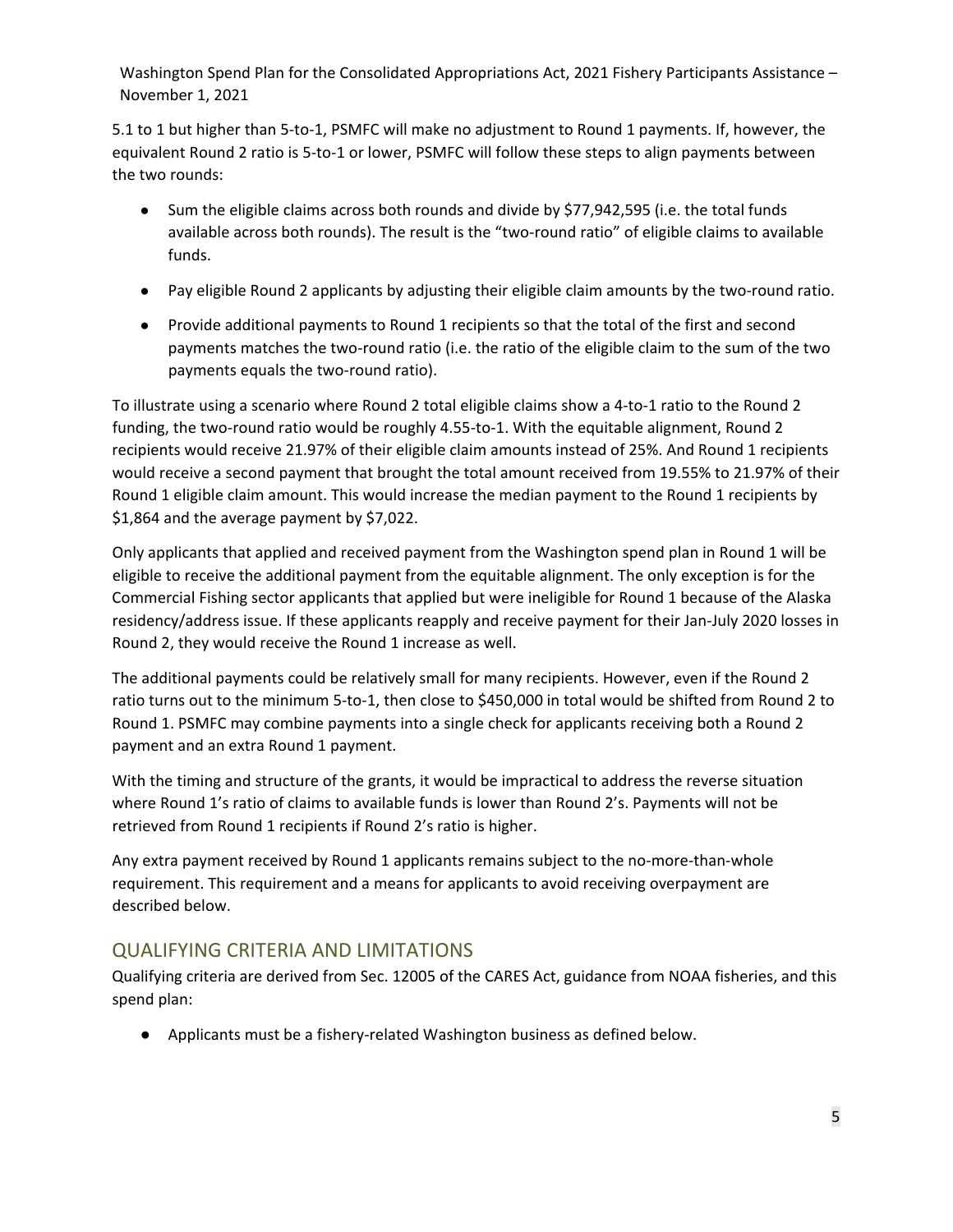- Applicants must have incurred revenue losses of greater than 35% as compared to their prior 5year average (2015-2019) with exceptions for those in business less than 5 years. Eligible revenue losses are defined below.
- The revenue loss must have been incurred as a direct or indirect result of the COVID-19 pandemic.
- Applicants must be at least 18 years old.
- Commercial Fishing applicants should include all of their eligible losses in a single state spend plan. The other sectors should split their losses based on the location of their operations. For such businesses, the same losses may not be claimed under more than one state spend plan.

## ELIGIBLE WASHINGTON FISHERY‐RELATED BUSINESSES

NOAA Fisheries allocated the \$300 million in fishery participant assistance from Round 2 in proportion to fishery-related revenues by sector as in Round 1. For the non-tribal spend plans, NOAA Fisheries classified revenues into the following sectors: Charter/For‐Hire (limited to saltwater), Commercial Fishing and Shellfish Aquaculture, and the Seafood Sector (buyers, processors, wholesalers). This spend plan uses those same sectors to define eligible fishery‐related Washington businesses.

As part of the allocation formula, NOAA Fisheries assigned Commercial Fishing sector revenues earned by fishing businesses in Alaska to the Washington spend plan if the vessel's owner was listed as a resident of Washington with the Alaska Commercial Fishery Entry Commission.<sup>2</sup> A residency adjustment was also made for vessels fishing in the West Coast at-sea whiting fishery. No residency adjustments were made for the Aquaculture, Seafood, or Charter sectors. This spend plan includes additional guidance on residency criteria based on experience with Round 1. PSMFC will assist applicants with questions about residency and which spend plan to apply under.

For purposes of this spend plan, a Washington fishery‐related business is a business that earns revenues through sales and activities authorized by one of the license or permit types listed in Table 1. Applicants must hold one or more of the license or permit types listed in Table 1 to be eligible to apply. . In addition to these license and permit requirements, there are also requirements for residency or place of business and on what type of revenues are eligible to claim under this spend plan, as described below.

| Sec. 12005 Sector     |                                                                                                                                        |
|-----------------------|----------------------------------------------------------------------------------------------------------------------------------------|
| <b>Charter Sector</b> | Washington salmon or non-salmon charter license (RCW<br>$\bullet$<br>77.65.150), resident or non-resident.                             |
| Seafood Sector        | Washington Limited fish seller endorsement (RCW 77.65.510)<br>$\bullet$<br>Washington Fish dealer license (RCW 77.65.280)<br>$\bullet$ |

**TABLE 1. ELIGIBLE LICENSES AND PERMITS INCLUDE ONLY THE FOLLOWING:**

<sup>2</sup> https://www.cfec.state.ak.us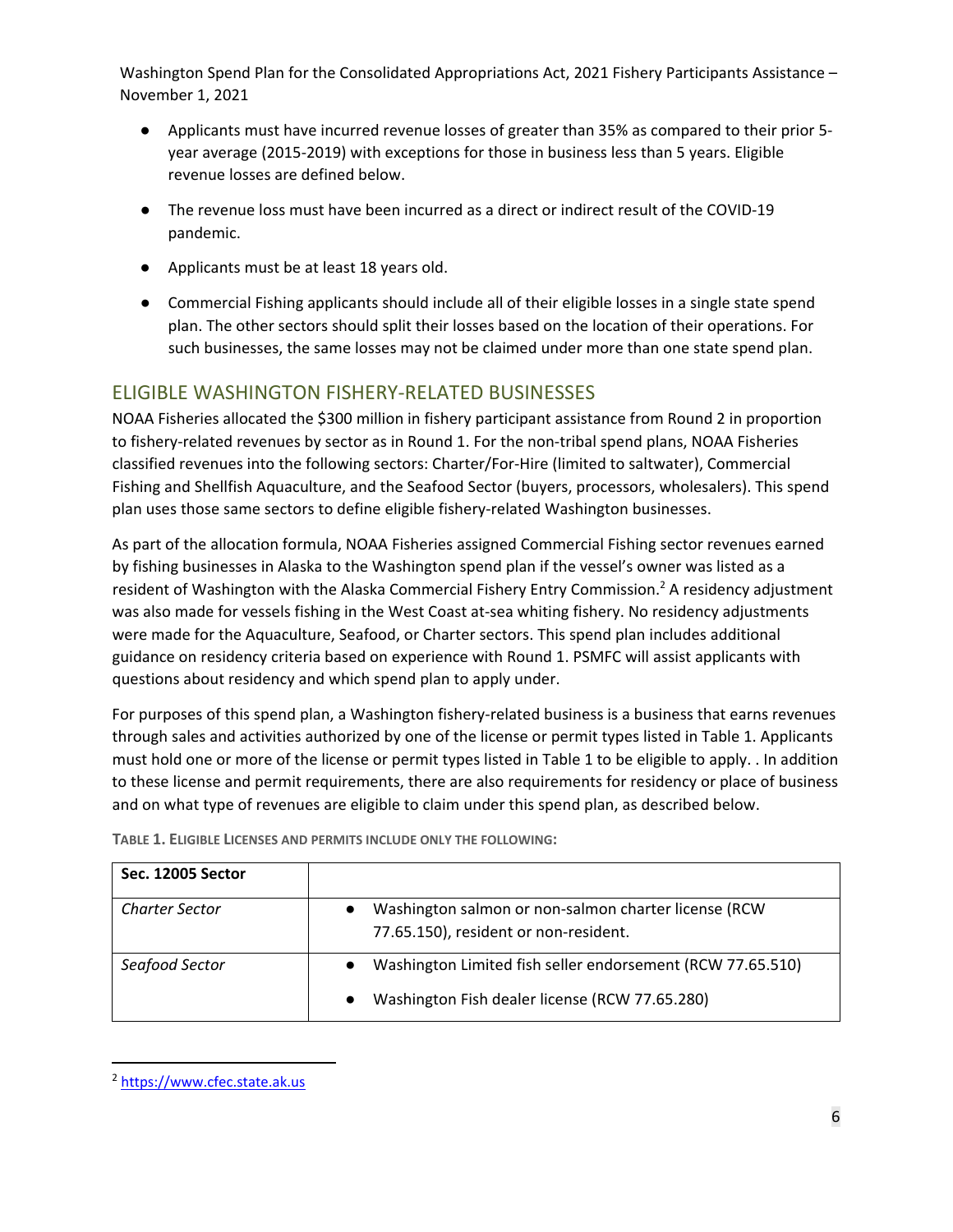| <b>Shellfish Aquaculture</b>           | Aquatic Farm Registration or Washington Department of Health<br>$\bullet$<br>license authorizing the harvest of cultivated stock for human<br>consumption: Shellstock Shipper License, Shucker-Packer, or<br>Harvester.<br>For in-state hatchery or nursery facilities, a WDFW Shellfish<br>$\bullet$<br>Transfer permit for planting or selling seed in-state.<br>For out-of-state hatcheries run by a Washington-based business,<br>$\bullet$ |
|----------------------------------------|-------------------------------------------------------------------------------------------------------------------------------------------------------------------------------------------------------------------------------------------------------------------------------------------------------------------------------------------------------------------------------------------------------------------------------------------------|
|                                        | a WDFW Shellfish Import Permit authorizing the planting or sale<br>of shellfish seed into the state if the hatchery is not covered by<br>another Consolidated Appropriations Act, 2021 Round 2 spend<br>plan.                                                                                                                                                                                                                                   |
| <b>Commercial Fishing</b>              | <b>Landings into Washington</b>                                                                                                                                                                                                                                                                                                                                                                                                                 |
| (subject to residency<br>requirements) | Washington resident commercial license that authorizes fishing<br>$\bullet$<br>for or delivery of food fish or shellfish in the state.                                                                                                                                                                                                                                                                                                          |
|                                        | Non-resident food fish or shellfish under a state commercial<br>fishing or delivery license if the owner or holder resides in a U.S.<br>state or territory that is not covered by another Consolidated<br>Appropriations Act, 2021 Round 2 spend plan.                                                                                                                                                                                          |
|                                        | <b>Revenues earned from Alaska catches</b>                                                                                                                                                                                                                                                                                                                                                                                                      |
|                                        | Owner of the following licenses or permits:                                                                                                                                                                                                                                                                                                                                                                                                     |
|                                        | <b>Commercial Fisheries Entry Commission Commercial Vessel</b><br>$\bullet$<br>License or Fishery Permit.                                                                                                                                                                                                                                                                                                                                       |
|                                        | Pacific Halibut and Sablefish Individual Fishing Quota Program<br>$\bullet$<br>Fishing permit                                                                                                                                                                                                                                                                                                                                                   |
|                                        | Bering Sea and Aleutian Islands Crab Rationalization Individual<br><b>Fishing Quota Permit</b>                                                                                                                                                                                                                                                                                                                                                  |
|                                        | <b>West Coast At Sea Whiting</b>                                                                                                                                                                                                                                                                                                                                                                                                                |
|                                        | Owners of permit or vessel as listed on:                                                                                                                                                                                                                                                                                                                                                                                                        |
|                                        | Sector endorsed federal Pacific Coast Groundfish Fishery limited<br>$\bullet$<br>entry permit for Catcher-Processors and vessels delivering catch<br>to Mothership processors.                                                                                                                                                                                                                                                                  |
|                                        | federal Mothership (MS) permit for Mothership Processors.                                                                                                                                                                                                                                                                                                                                                                                       |
|                                        | <b>Other</b>                                                                                                                                                                                                                                                                                                                                                                                                                                    |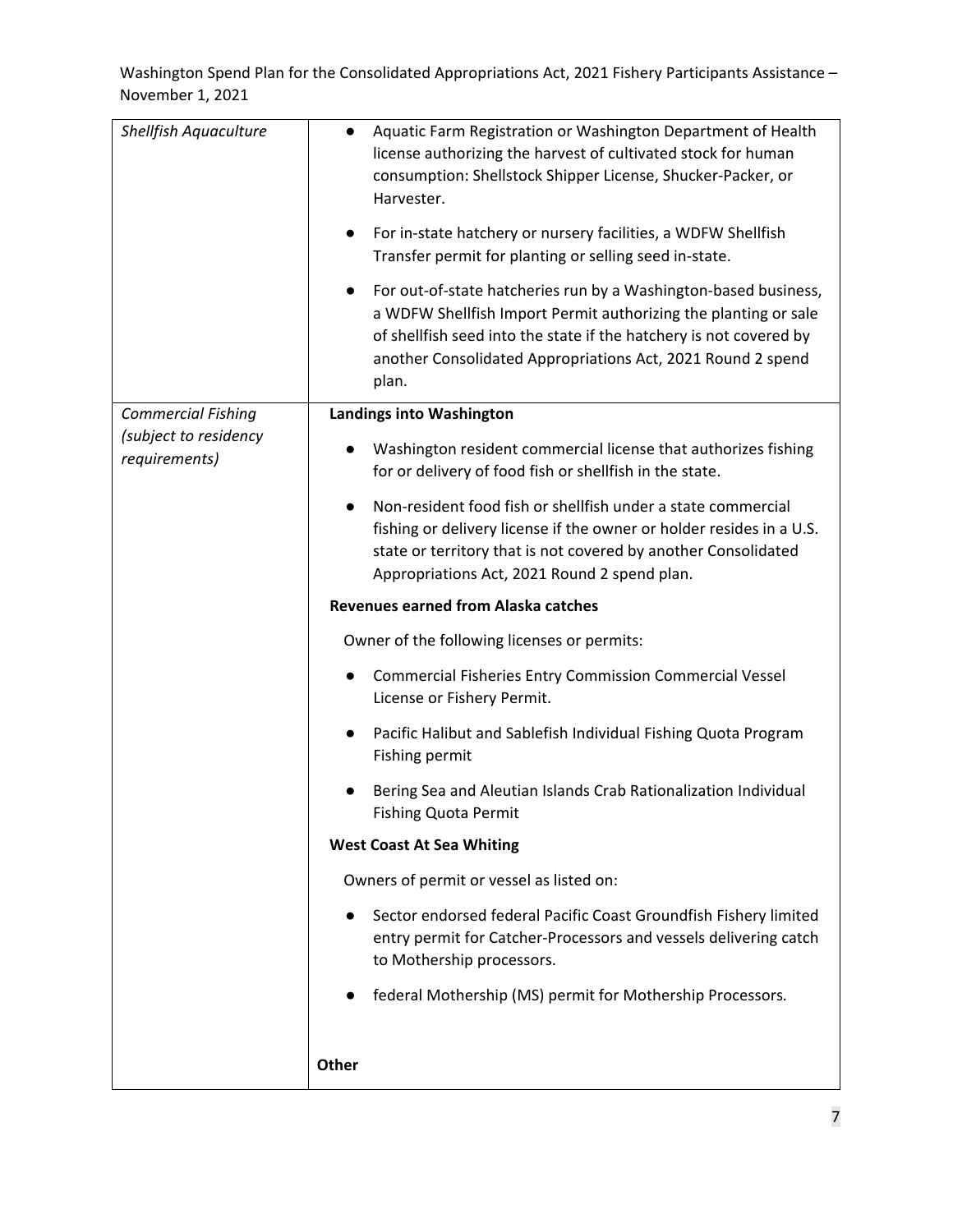| Washington residents that did not make landings into<br>$\bullet$<br>Washington but landed fish or shellfish into another state or<br>territory under a license or permit not listed above if such activity<br>is not covered by another Consolidated Appropriations Act, 2021<br>Round 2 spend plan. |
|-------------------------------------------------------------------------------------------------------------------------------------------------------------------------------------------------------------------------------------------------------------------------------------------------------|
| Owners of federal West Coast Groundfish Quota Share Permits.<br>$\bullet$<br>Vessel owners who charter their vessel for state or federal<br>$\bullet$                                                                                                                                                 |
| fisheries research surveys in marine waters (subject to case-by-<br>case review required by NOAA Fisheries).                                                                                                                                                                                          |

### UNIT OF BUSINESS AND BUSINESS ARRANGEMENTS LIKE LEASING

In general, businesses should apply using the same business structure listed on the license or permit or that they use to file federal taxes. At the same time, the state recognizes the diversity of business arrangements that exist among those eligible for assistance under this plan and so provides flexibility for applicants to apply in the manner that is in their best interests based on accounting, tax, financial, and other business purposes. However, all applicants are subject to audit and must be able to demonstrate how revenues match to individuals and business units. And, revenues among related applicants must be appropriately segregated and not double counted. All individuals and businesses receiving assistance, whether directly via PSMFC or passed through a business organization or arrangement, should be prepared to show that they are compliant with the "no more than whole" requirement (described below).

Applicants that received payment from a Round 1 spend plan should apply as the same tax entity in Round 2 unless the license or permit or business arrangements are different enough to justify applying as a different tax entity. In addition to a diversity of business organizations, Commercial and Charter sector operations fishing under limited entry licenses and permits often involve leasing or other contractual arrangements for sharing of the fishing privileges granted by a license or permit. Similarly, the spend plan covers multiple catch share programs (e.g., individual fishing quota programs) where fishing privileges held by multiple persons are fished under a single license or permit. For such situations, all parties with ownership or contractual interest in the licenses and permits (including IFQ permits) are eligible to apply. Applicants involved in such arrangements may apply using a single application and share any payment received according to their agreements. Or if doing so would better suit their circumstances, persons may apply separately based on their respective shares of the revenues. Under no circumstances, however, can the same revenue losses be claimed on more than one eligible application. Separate applications for shared revenues must describe how the revenue loss is apportioned between the applications so it is clear to reviewers and auditors that the total claim for shared revenues does not exceed the actual loss.

All applicants must meet the greater than 35% loss threshold and satisfy the other eligibility criteria based on their own individual revenue histories and circumstances. For example, a license owner that leases a commercial fishing license for a fixed fee and received full payment in 2020 would not qualify under that license because they would not have incurred the required loss in gross revenues of greater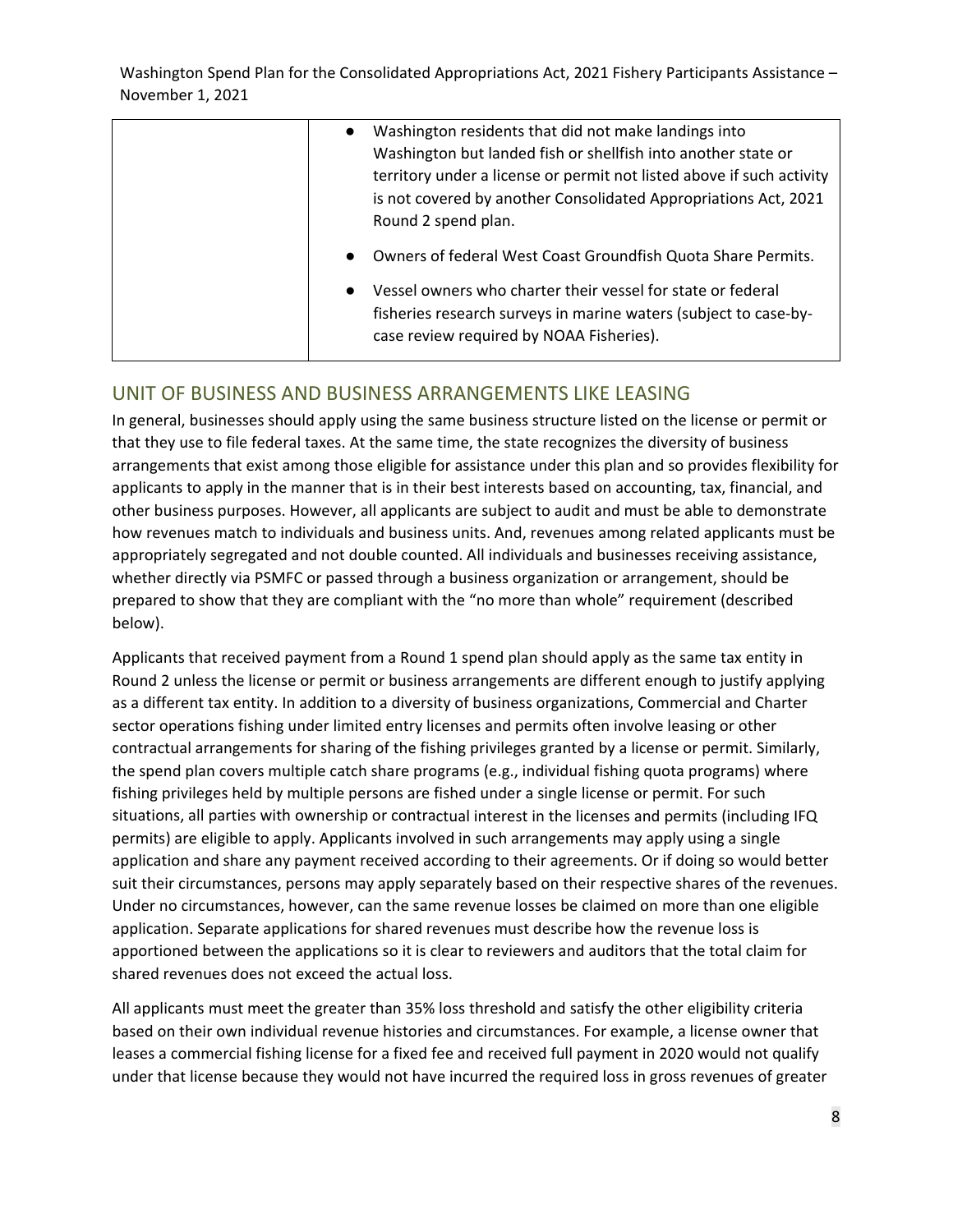than 35%. The business holding the lease and fishing the license would still be eligible if a loss of greater than 35% was incurred.

# COMMERCIAL FISHING SECTOR RESIDENCY REQUIREMENTS:

Applicants applying for revenues earned from the eligible commercial fishing licenses and permits listed in Table 1 must also satisfy the requirements described within this section. The residency requirements depend on whether the applicant is a natural person ("individual") or an entity and how the eligible licenses or permits are held.

With coordination among PSMFC and the West Coast states and Alaska on residency requirements for Round 2 spend plans, Commercial Fishing sector applicants should now only be eligible to apply to one of the state spend plans. In rare cases, some applicants in this sector may also meet the eligibility criteria in another state's spend plan. However, applicants may not apply for assistance in another state or territory if applying under the Washington spend plan or vice versa.

For purposes of this section, the terms deliveries or delivery refer to raw fish or shellfish offloaded to a buyer, sales made under a limited fish seller endorsement, and the first‐offload of fish or shellfish processed at‐sea.

### **A. Residency requirements for those applying as an individual**

If applying as an individual, applicants meet the residency requirement for this spend plan if they:

- a. Held a Washington resident license (of a license type listed in Table 1) in 2019 or 2020;
- b. Only earned revenues from a federal or non‐resident permit or license of another state but would have been eligible to purchase a Washington resident license in 2020 under the requirements of RCW 77.08.075; or
- c. Held a non‐resident Washington license and is resident of a state for which NOAA Fisheries did not designate a spend plan and earned at least as much of their 2015‐2019 eligible revenues from deliveries into Washington as into any other one state.

### **B. Residency requirements for those applying as an entity**

The residency requirements for applicants that apply as entities depend on whether the entity's permits or licenses are held in the name of individuals or in the name of an entity.

### *1. Licenses and permits held in the name of individuals*

For licenses and permits held in the name of individuals, the entity will meet the residency requirements of this spend plan if those individual or individuals meet the residency requirements listed for individuals (see Section A). If the entity holds licenses from multiple individuals and some do not meet those requirements, then the entity may apply to this spend plan if the 2015‐2019 eligible revenues earned by the individuals that do meet the residency requirements are greater than or equal to those earned by residents that do not.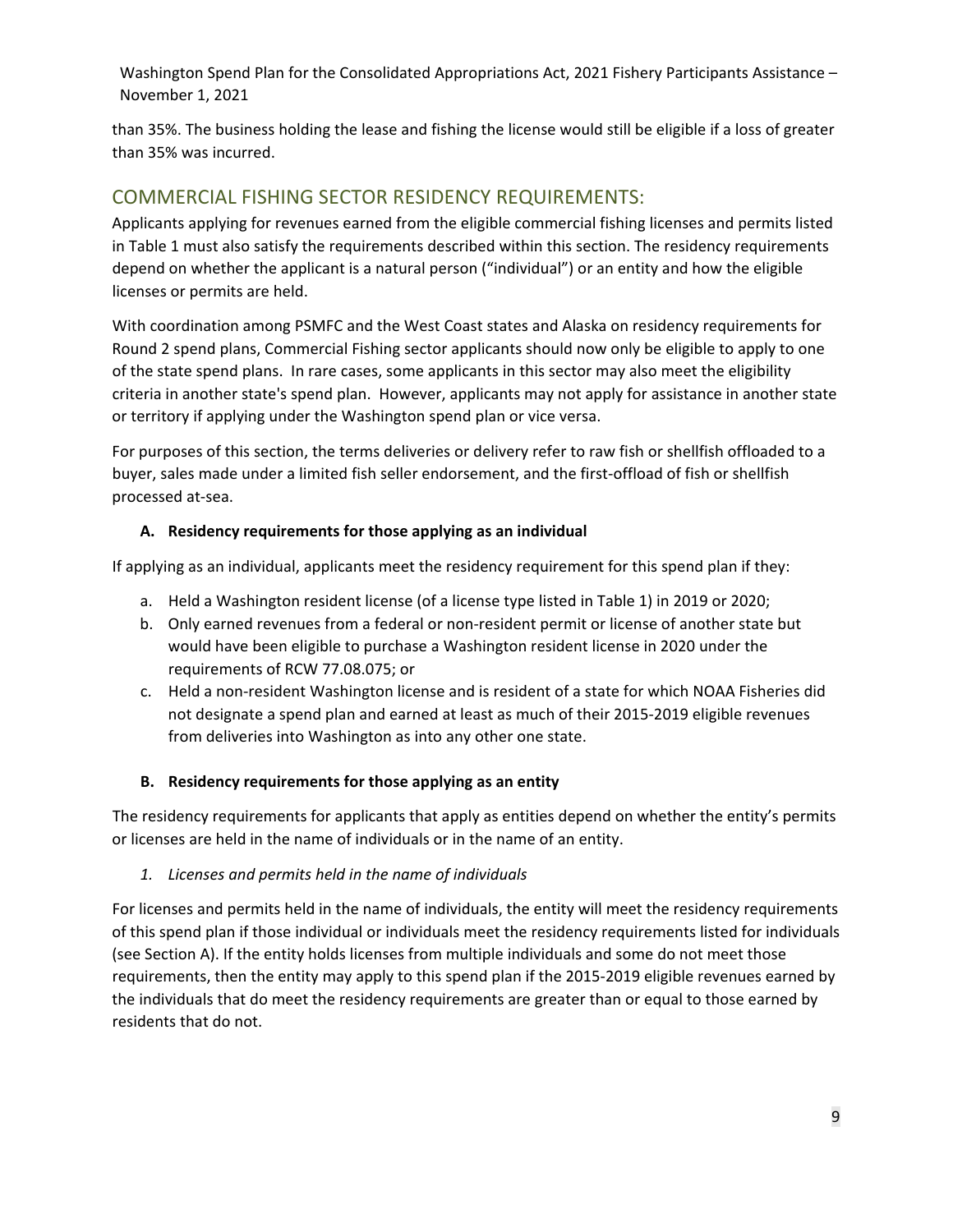Again, applicants do not need to apply as a single entity and may apply separately based on their respective revenue histories. In no instance may applicants receive assistance from this or other spend plans based on the same claimed losses.

#### *2. Licenses and permits held in the name of an entity*

The residency requirements for entities earning revenues from license and permits held in the name of the entity or related entities depend on whether the named entity is listed as a foreign or domestic entity with the Washington Secretary of State.

Domestic entities will meet the residency requirements for this spend plan if 2015‐2019 revenues from deliveries made into Washington and Alaska, individually or combined, are greater than or equal to those earned from deliveries into any other state.

Foreign entities will meet the residency requirements for this spend plan if their revenues from deliveries into Washington are greater than those earned from those into any other state. In the event that Washington revenues and those of another state are equal and larger than those from any other state, the entity will only meet the residency requirements for this spend plan if it is not registered as a domestic entity in the states with equal earned revenues.

### *3. Licenses and permits held in the name of a mix of individuals and entities*

If the entity earned its eligible revenues from licenses and permits held in the names of a mix of entities and individuals, then the residency requirements of this spend plan will be met as long as the majority of the entity's revenues were earned by the licenses and permits that meet the requirements for individuals and entities described above in Sections B.1 and B.2.

### *Caution on Residency Violations*

In reviewing Round 1 applications, PSMFC identified a number of individuals listed as holding resident licenses in more than one state or holding a resident license of one state while applying from an address in a different state. Holding a Washington resident license improperly or when also holding a resident license from another state may constitute a felony in Washington (see RCW 77.15.650) and violate the laws of other states as well. Applicants to this spend plan in Round 2 that PSMFC identifies as suspect in terms of residency status will be referred for enforcement or the appropriate administrative processes in each applicable state. If the appropriate authorities determine that the applicant held a resident license or permit improperly, the applicant will be deemed ineligible under this spend plan. If the violation is not confirmed until after payments from the spend plan are distributed, audit or prosecution may seek return of any payment received under the Washington or other spend plans.

### ELIGIBLE REVENUES: DIRECT OR INDIRECT RESULT OF THE PANDEMIC

The provisions of Sec. 12005 of the CARES Act governing both Round 1 and 2 require revenue losses to have been incurred as a direct or indirect result of the coronavirus pandemic. Considering the Commercial Fishing and Charter sectors, losses experienced in 2020 for some fisheries are known to be a mix of pandemic conditions and natural factors affecting fish stocks. Given the intertwined causes and widespread effects of the pandemic, it is presumed that revenue losses in 2020 were directly or indirectly incurred because of the pandemic. However, in limited cases, it was known before the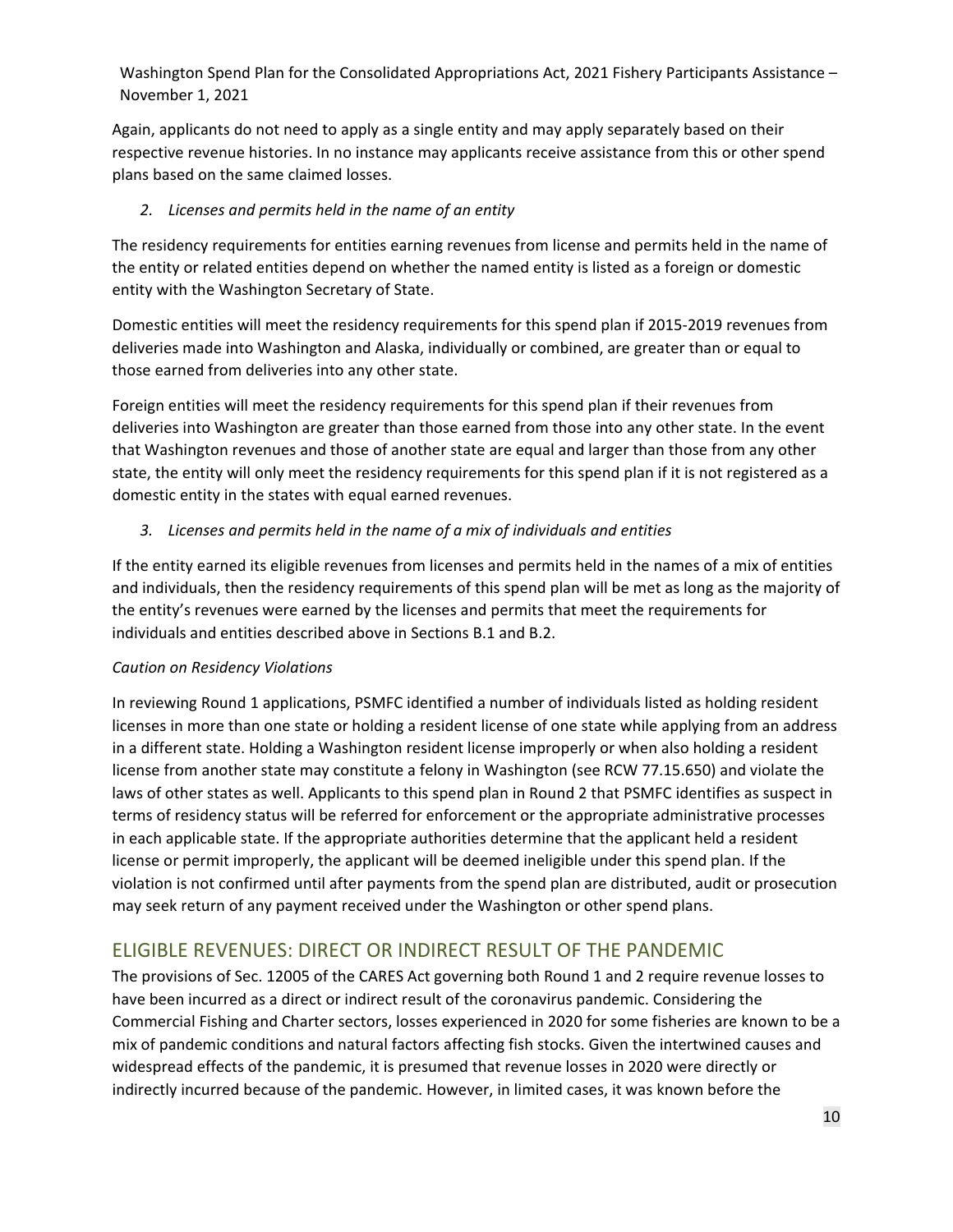pandemic that certain fishery opportunities would not be open in 2020 because of stock status or other conversation and management reasons. The application instructions will include a list of such fisheries and revenues from the fisheries listed will not qualify as eligible under this spend plan. The list is nonexhaustive. Revenue losses may also be deemed ineligible if the information available to PSMFC and partners definitively shows that the losses were unrelated to the pandemic.

# ELIGIBLE REVENUES: PLACE AND TYPE OF BUSINESS/OPERATION/SALES

Holders of an eligible license or permit may need to adjust which revenues they claim under the spend plan based on the requirements of this section. The requirements relate to place of fishing or business activity, type of species, and type of sale. The requirements differ among sectors with the differences based on the Commercial Fishing sector residency adjustments made by NOAA Fisheries when allocating Round 2 funding among state, territorial, and tribal spend plans.

### **All sectors:**

- Applicants should apply using gross revenues.
- Revenues generated from fishing trips in freshwater or sale of freshwater species do not qualify as eligible revenues.
- Eligible revenues are those generated from fishing trips or the sale of fish and shellfish. Income earned through other activities of the business, such as income earned through leasing of real estate, does not qualify as eligible revenue.
- Retail sales and sales by restaurants are also excluded from eligible revenues per NOAA Fisheries guidance. Sales authorized by the Washington limited fish seller endorsement and recorded on fish and shellfish receiving tickets are not classified as retail for purposes of the spend plan and are therefore eligible. Revenues for sales made by Washington Fish Dealers of seafood they commercially harvested and accounted for under an Alaska Direct Marketer permit are also not classified as retail for purposes of this spend plan.

### **Commercial Fishing Sector:**

Applicants that meet the residency requirements stated above must include all of their eligible revenues under this spend plan no matter the place of harvest.

### **Charter Sector:**

Eligible revenues for Charter Sector applicants include those from trips made under the respective license types in Table 1. Revenues for the Charter Sector are based on the location of the operation (so resident and non‐resident licenses are eligible). Washington residents that operate charter businesses in Alaska should apply under the Alaska spend plan for lost revenues from those businesses.

### **Aquaculture Sector:**

Shellfish Aquaculture Sector businesses should only include revenues earned from sales made from hatchery and growing operations located in the state. The exception, as noted in Table 1, is for out-ofstate hatchery operations run by Washington based businesses and which were not covered by another Consolidated Appropriations Act, 2021 Round 2 spend plan.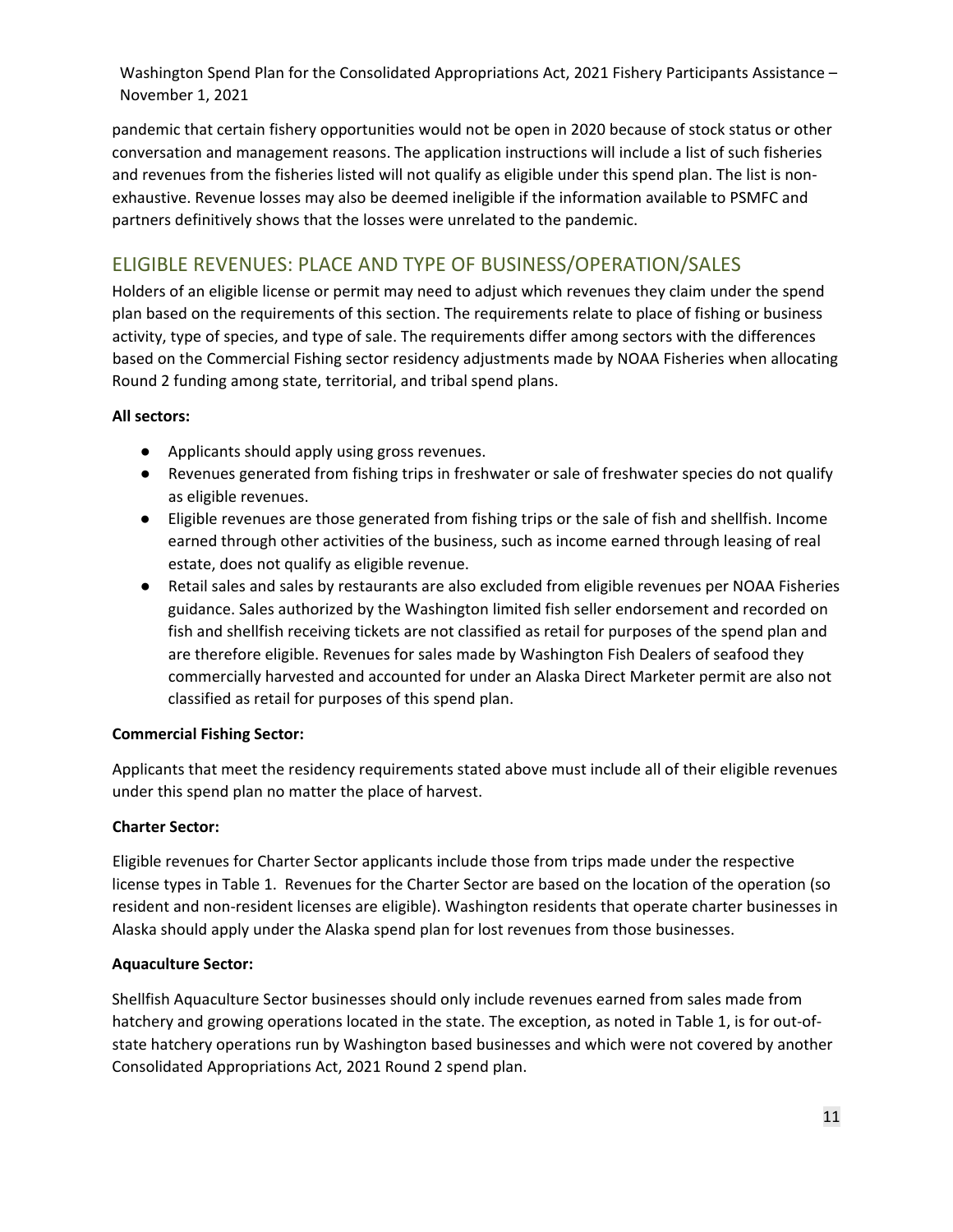### **Seafood Sector:**

For the Seafood Sector, eligible revenues are those earned from transactions authorized by a Washington fish dealer license or WA Limited fish seller endorsement. Revenues earned from out‐of‐ state facilities do not qualify as eligible revenues. For example, revenue from facilities located in Alaska would fall under the Alaska spend plan even if owned by a Washington based business.

### ELIGIBLE TIME PERIOD AND CALCULATING AVERAGE REVENUES

The spend plan covers eligible losses incurred between August 1 and December 31, 2020. Applicants may claim losses for the full period or for any partial, consecutive period within it of 28 days or more.

Applicants must identify their loss window period and the gross revenues earned during that time. Applicants must also report their prior 5‐year average gross revenues for the corresponding window period during 2015‐2019. For example, if a partial window period of Aug. 15 ‐ Dec. 15 2020 is claimed, the applicant would combine all eligible gross revenues earned between Aug. 15 ‐ Dec. 15 from 2015 to 2019 and divide by five to get the average. The reduction in gross revenues incurred during the loss period must be greater than 35% of the 2015‐2019 average. PSMFC will adjust revenues to constant dollars using the Consumer Price Index (see application instructions).

Applicants may use either the cash or accrual method of accounting to determine when revenues were earned and losses incurred. For instance, in the Commercial Fishing sector, revenues may not be received at the time of delivery recorded on fish tickets. So applicants may use the fish ticket date (i.e. "accrual") or the date the money was received or deposited (i.e. "cash") to date when the revenue was earned. The state recognizes that the July 31/August 1 division between Round 1 and Round 2 is one that businesses have not used before and does not align with calendar year or quarterly reporting. Therefore, although applicants are expected to use the same method, i.e. cash or accrual, used for standard financial and tax reporting the spend plan does not require it. However, applicants that applied for Round 1 assistance must use the same method they used in Round 1 when applying for Round 2 so that revenues are appropriately assigned to either the Jan‐July or Aug‐Dec claim periods.

### **Applicants who experienced a federally designated fishery disaster, 2015‐2019**

Applicants who experienced a federally designated fishery disaster during 2015‐2019, and the disaster year(s) make the difference between meeting the greater than 35% threshold and not, then the applicant may substitute the next earliest non-disaster year(s) into the five-year average calculation. The State is not currently aware that such situations exist. However, with the large number of commercial fisheries potentially eligible for assistance under the Washington spend plan and many businesses with diverse fishing portfolios, the possibility cannot be ruled out. The burden is on applicants to demonstrate that including disaster years in their 2015‐2019 gross revenue average would keep them from exceeding the greater than 35% loss threshold.

### **Applicants without a full five years of revenue history 2015‐2019**

Applicants without a full five years with which to calculate their 2015‐2019 average should use as many years as they have within that timeframe to calculate their individualized averages. Using the extreme case, if a business only had revenues in 2019, then 2020 revenues should be compared against revenues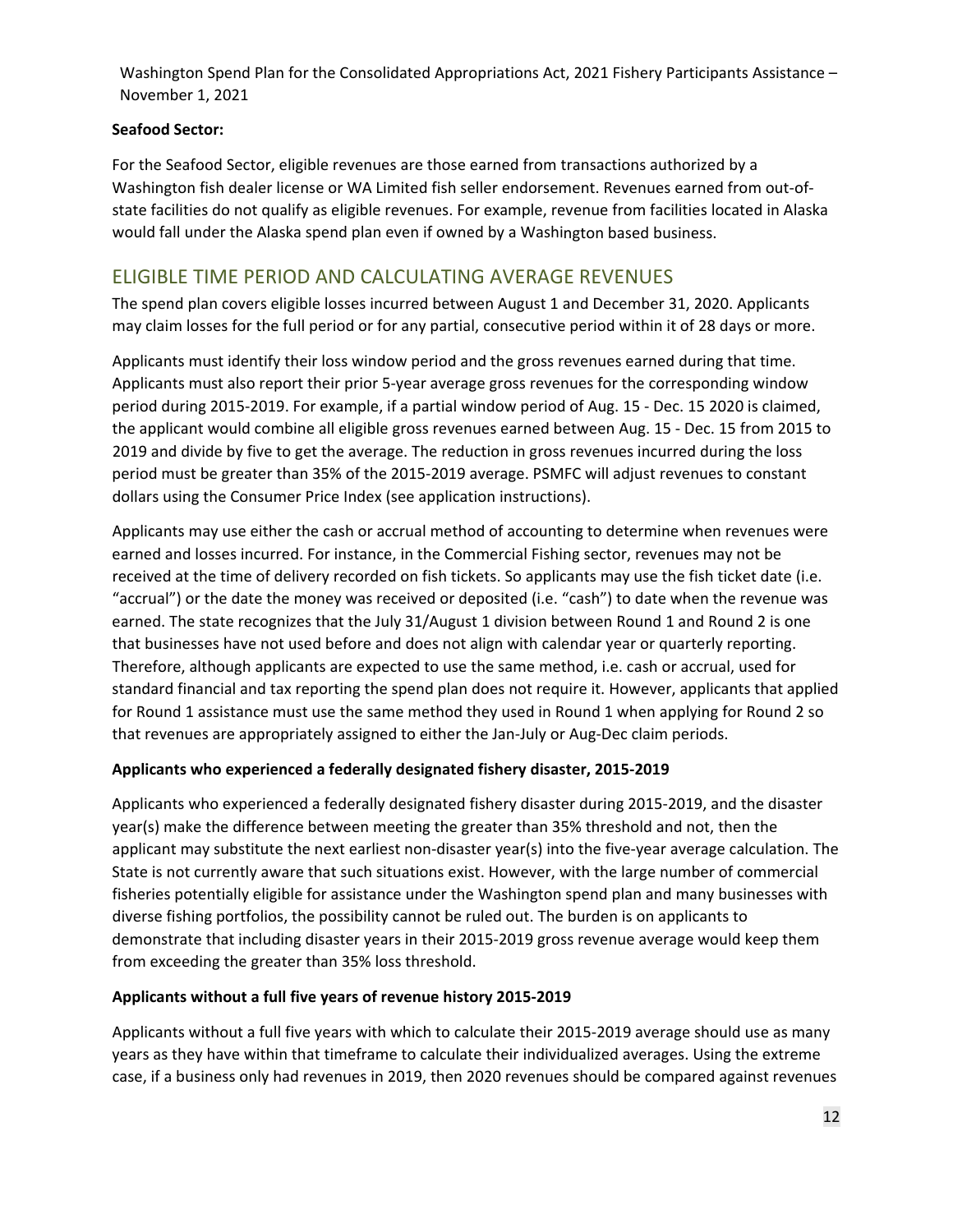from 2019. Applicants who use this approach will have their claims evaluated against those from comparable applicants that based their claims on the full 2015‐2019 average. Comparable applicants are those who earned revenues in the same sectors and using the same licenses or permits and the same fishery or line of business. Applications will collect information used to identify comparable applicants. Applicants with less than five years of 2015‐2019 history will be limited to the median payment made to comparable applicants. If there are fewer than three comparable applicants receiving payment, the claim will be denied.

Commercial Fishing and Charter sector applicants that have two to four years of history within 2015‐ 2019 and the years of participation are non‐consecutive (i.e. 2016, 2017, and 2019) may still be eligible subject to the additional requirements in this paragraph. Non-consecutive years of participation may occur because of legitimate vessel, health, economic (e.g. low prices) reasons. In such a case, to be eligible for this spend plan one of the active years must have been 2018 or 2019 or the applicant must have earned revenue from the relevant fishery in 2020. Second, the years where a license or permit were held by the applicant but not fished may be excluded from the average only if the applicant did not fish in the relevant fishery at all during the year. If instead it was a shift in timing where the applicant did fish earlier or later than the period claimed on the application, then revenues from the applicable permits and licenses should be treated as zero when calculating average revenues for the claim period.

#### **Applicants for which 2020 was their first year in business**

The state heard feedback from multiple people in the Commercial Fishing sector that 2020 was the first year they were able to run their own operations. This includes individuals with years of experience in the fisheries as crew. The state recognizes the challenges new entrants face and believes that such individuals and businesses are deserving and in need of assistance.

Applicants in this situation will have their 2020 revenues evaluated against those of comparable applicants and 2015‐2019 revenues from the relevant fishery or line of business. The applicant must have fished or operated in 2020. For the Commercial Fishing sector, fish ticket revenues will be used to calculate the distribution of average ex‐vessel revenues 2015‐2019 and 2020 associated with the license or permit types and fisheries if possible. The percentile of the applicant's 2020 revenues will be matched to the percentile from the 2015-2019 distribution. For example, if the applicants 2020 revenues corresponded to the 75th percentile (i.e. 25% of participants earned more and 75% earned less than the revenues), then the 75th percentile value from the 2015‐2019 revenues would be used to calculate whether the greater than 35% threshold is met and determine the size of the loss. For sectors where revenue data is not readily available to PSMFC, the distributions will be calculated from the revenue information provided by comparable applicants. If there are not enough comparable applicants with which to calculate percentiles, the median value will be used as the proxy. If there are not three or more comparable applicants receiving payment under the spend plan, the application will be denied.

#### **Applicants who did not operate during the claim period**

Some businesses did not operate at times of year when they typically would have either because of regulatory closures resulting from the pandemic or because of a choice to not operate out of concern over the health or financial risks created by the pandemic. Such businesses will show a 100% loss compared to their 2015‐2019 average gross revenues during the relevant time period. Regulatory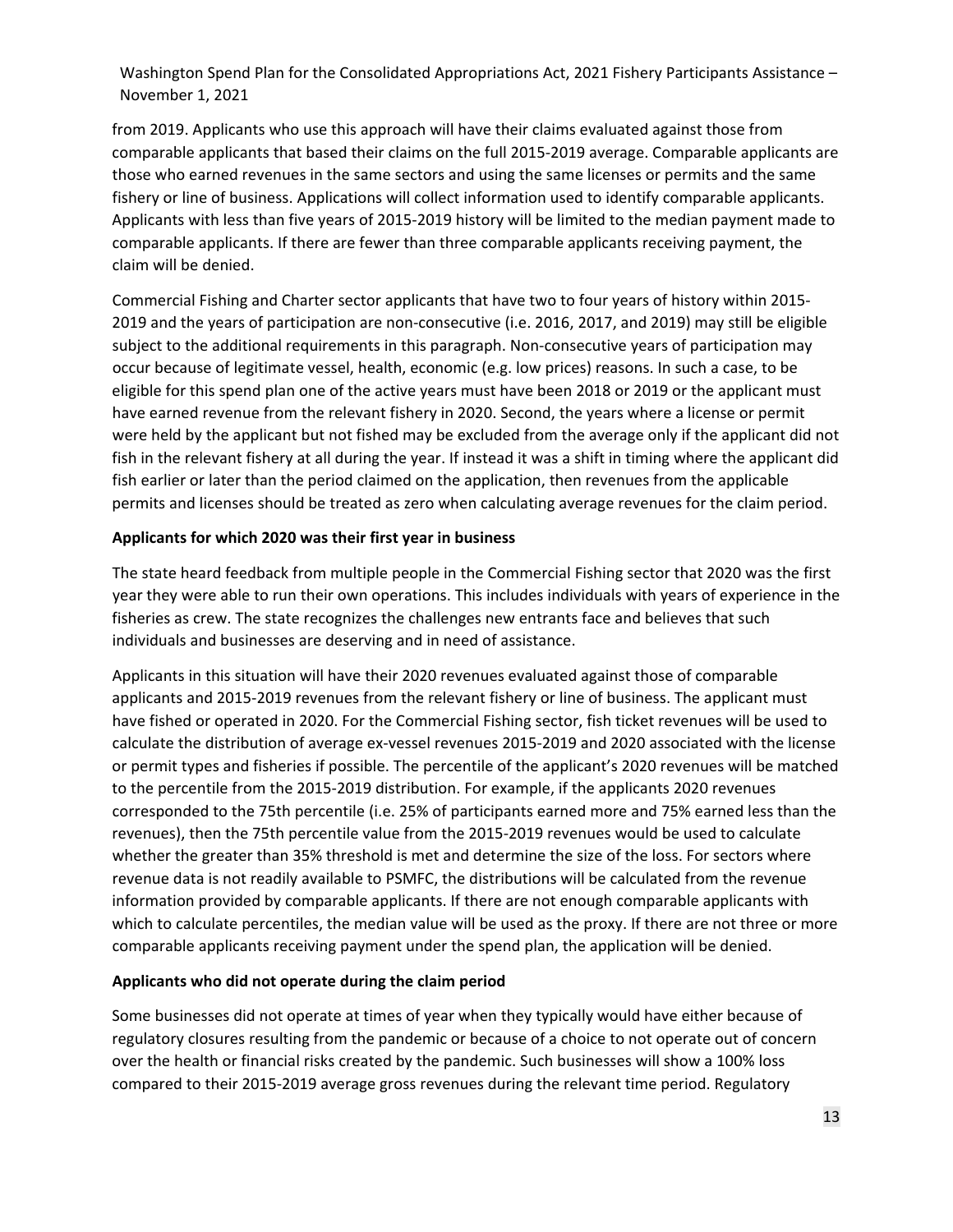closures put into place for conservation and management reasons unrelated to the pandemic do not qualify and must be factored out.

The state also recognizes that businesses that did not fish or operate during the 2020 claim period will not have incurred the same level of variable operating costs as those that did. Moreover, businesses that operated in 2020 often experienced increased operating costs. This spend plan does not take increased costs into account because eligibility is based on gross revenues. Because of avoided costs, businesses claiming losses for a timeframe where they did not fish or operate will have their original claims reduced in the following manner:

- Charter Sector: claims will be reduced by 40% for businesses that did not fish during August-December 2020 unless the applicant elects and self-certifies that payments will be shared with crew or charter offices or both. If such an election and self‐certification is made, the claim will only be reduced by 20%.
- Commercial Fishing: applicants will have their claims reduced by 55% if they did not participate in the relevant fishery or fisheries August‐December 2020 unless they elect to and self‐certify that payments will be shared with crew. If such an election and self‐certification is made, the claim will only be reduced by 20%.
- Seafood Sectors: if the business did not make payments to harvesters or otherwise purchase fish and shellfish during August‐December 2020 the claim will be reduced by 75%. This percentage is based on the percentage of gross revenues going to pay for fish and shellfish products. Because such payments go to other businesses that are potentially eligible for assistance under this spend plan, there is no election and self‐certification option offered for this sector.
- Shellfish Aquaculture: no reductions will be made. Because of the different cost structure and conditions in this sector, the state did not see the same fairness considerations that existed in the other sectors.

These reductions for avoided costs will be made by PSMFC when processing the claims and will be applied before any marginal rate or proportional scaling reductions are made.

The difference in the avoided cost percentages are based on estimates of the percentage of gross revenues that go to pay for variable costs in each sector. Variable costs are those that vary with participation and would have been avoided by not fishing or operating. Fixed costs in contrast, like moorage and loan payments, are incurred whether the business operated or not. Further definition of variable costs will be included in the instructions or supplemental materials. If applicants can demonstrate that their 2015‐2019 average variable costs differ from the estimated percentages, they may use their specific averages in place of those listed above.

### **Round 1 Applicants Who Applied to the Alaska Spend Plan**

The different timing and development of the Round 1 state spend plans caused unintentional gaps in residency eligibility resulting in applicants applying to a spend plan for which they were then deemed ineligible. Per the guidance of Washington's Round 1 spend plan, applicants who fished in Alaska were instructed to apply to the state in which the address listed on the CFEC license/permit. Later guidance increased the requirement that residency involve more than just having a mailing address in the state.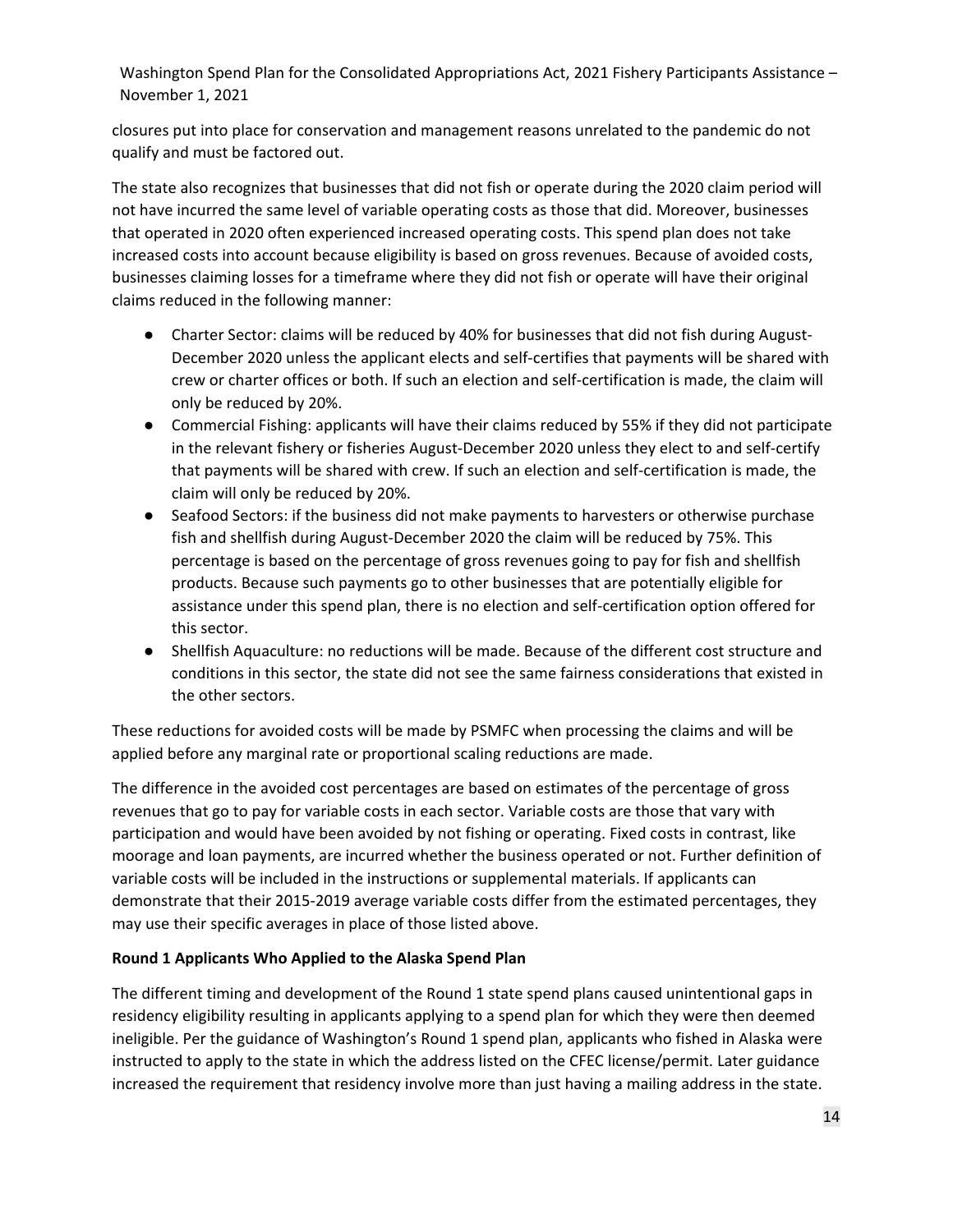As a result, there were a handful of applicants who had a mailing address in Alaska or Washington without residency.

Alaska and Washington intended to allow eligibility to these applicants and they were excluded to no fault of their own. Increased coordination in preparation for Round 2 should prevent this situation from happening again. However, to address the Round 1 situation applicants that were deemed ineligible but meet the Round 2 residency requirements will receive payment for their Round 1 applications in Round 2 and be paid at 19.55% of their eligible claim (i.e. the percentage resulting from the Round 1 ratio of total eligible claims to available funding). Applicants in this situation will be contacted and asked if they are interested in having their application considered in Round 2 and to renew their affidavits if so. PSMFC will issue these payments as soon as possible and the payments will be deducted from the total available funding used for the Round 2 proportional scaling. These applicants will need to submit a separate application if they wish to apply for Round 2 funds and losses incurred during the August 1‐ December 30, 2020 timeframe.

# CONSIDERING REVENUES EARNED OUTSIDE OF THE LOSS PERIOD AND ACCOUNTING FOR OTHER FORMS OF ASSISTANCE – "NO MORE THAN WHOLE"

Federal rules state that the sum of all Consolidated Appropriations Act, 2021 fishery participant assistance funding, any additional COVID‐19 related federal financial assistance, and traditional revenue, including state unemployment, received cannot exceed the claimant's annual average gross revenues from 2015‐2019. In other words, those receiving payments cannot be made "more than whole".

Feedback received by the state during development of this plan revealed confusion among potential applicants about the "no more than whole" requirement and how it relates to the greater than 35% loss threshold. This spend plan covers losses incurred between August 1 and December 31, 2020 and allows claim periods within that period as small as 28 consecutive days. Some applicants will have fishery related revenues in 2020 that fall within their claimed loss period and a portion that does not.

For purposes of evaluating the greater than 35% loss threshold, applicants should only consider revenues earned during the claimed loss period and compare those against their averages for the same period during 2015‐2019. In contrast, when evaluating being made "more than whole," applicants must include all revenues earned and all forms of federal assistance received in 2020 as prescribed in the application materials.

All in all, it is permissible for the sum of 2020 revenues and assistance to bring the business above the 35% loss threshold as long as the business remains at or below its 2015‐2019 average gross revenues.

More detail on how to account for other forms of federal assistance may be provided with the application instructions.

# RETURN OF FUNDS

The state anticipates that recipients of Round 1 assistance may exceed their 2015‐2019 average revenues due to the combination of various forms of financial assistance and traditional revenues. If this occurs, the recipient is required to return all or a portion of their Round 1 assistance to PSFMC to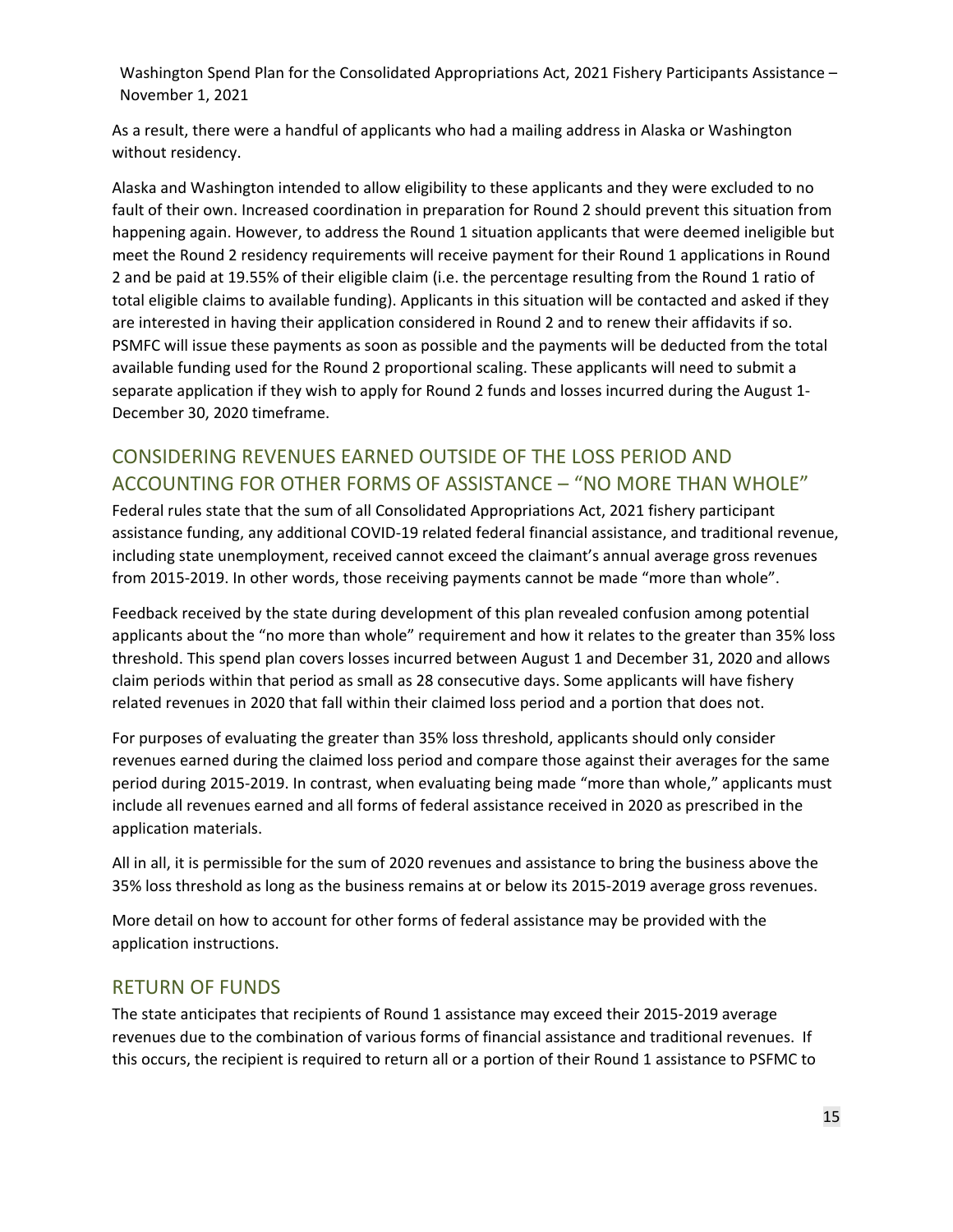meet the threshold of being "made no more than whole". Should there be a surplus of funds from Round 1, an addendum will be submitted to NOAA‐Fisheries outlining how the funds will be distributed.

To reduce overpayments and allow applicants to avoid running afoul of the no-more-than-whole requirement, the application for Round 2 funds will collect information from applicants on the maximum payment they could receive without concern for exceeding their 2015‐2019 average gross revenues. The amount identified will be treated as the applicant's maximum eligible claim amount for Round 2. For applicants that received Round 1 payments, it will also serve to limit any additional payment made to the applicant under the equitable alignment of claims between Round 1 and Round 2 (described above). Round 1 applicants that do not apply for Round 2 assistance will also be given the opportunity to identify the maximum additional payment they could receive before being made more-than-whole.

The state also anticipates that recipients of Round 2 assistance may exceed their 2015‐2019 average revenues. However, because it is unlikely that Congress will appropriate additional fishery participants assistance funds, the state will wait until it knows the amount of surplus funds to determine how these funds will be redistributed. The distribution method for the Round 2 surplus funds will be detailed in an addendum to this plan.

## APPLICATION DOCUMENTATION AND REQUIREMENTS

Application materials will include a check list, application worksheet and self‐certification and assurances form, application form, and W‐9 Form. Applications will provide the documentation and certification necessary to demonstrate revenue losses related to COVID‐19 as required by Round 1 for Round 2, federal fund direct‐payment rules, and Washington's spend plan. Application documentation and certification includes the following for each business applicant.

- Certification that the applicant's business is an eligible fishery-related Washington business, and that the applicant or another representative of the business will not apply for Consolidated Appropriations Act, 2021 Round 2funding relief from any other state, territory or tribe for the same revenue losses claimed in the Washington application.
- Identification of timeframe used for losses in 2020 (August 1 through December 31 options only) and comparison years.
- Documentation of gross revenues across all fisheries participated in during the selected timeframe for 2020 and comparison years.
- Certification that COVID-related losses in 2020 exceeded 35% of the average for comparison years. Certification of total loss difference in gross revenue attributable to COVID‐19 between selected timeframe for 2020 and average gross revenue for the same timeframe across all fisheries during comparison years.
- Certification that if applicant receives any additional COVID-19 related federal financial assistance and/or is able to collect traditional revenue, the sum of all funds will not exceed the applicant's average annual revenue earned across the previous 5 years. If applicant's total annual revenue for 2020, including fishery participant assistance relief, exceeds the total average annual revenue for the comparison years, the applicant must reimburse the federal government through PSMFC for the surplus up to the amount received for that relief.